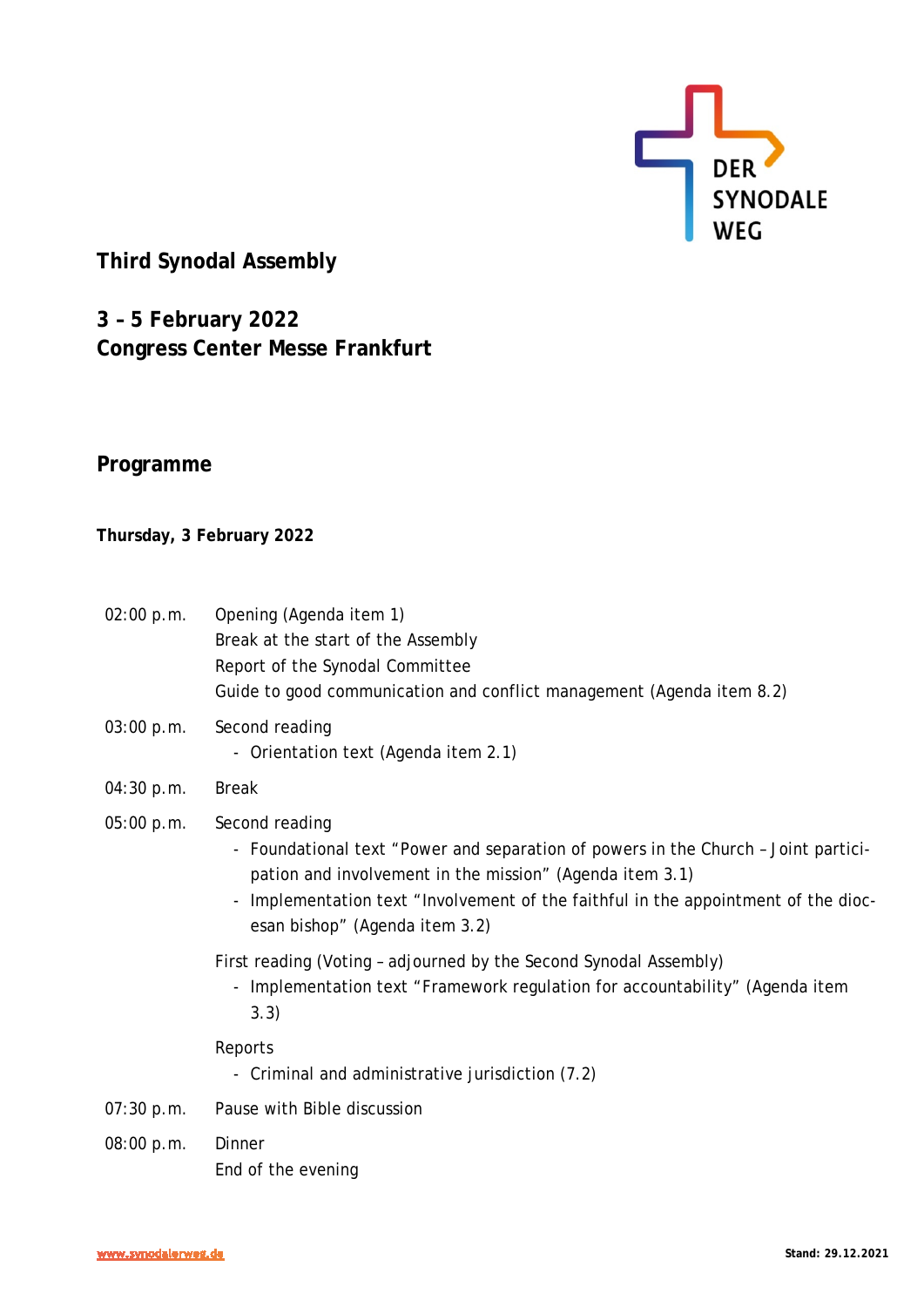### **Friday, 4 February 2022**

09:00 a.m. Pause

#### 09:10 a.m. Reports

- Examination and investigation of sexual abuse (Agenda item 7.1)
- First reading
	- Implementation text "The vow of celibacy in the priestly ministry" (Agenda item 4.1)
	- Implementation text "Personality development and professionalisation" (Agenda item 4.2)
- 11:45 a.m. Break
- 12:00 Celebration of the Eucharist
- 01:00 p.m. Lunch
- 02:00 p.m. First Leading
	- Implementation text "Prevention and dealing with perpetrators" (Agenda item 4.3)
	- Foundational text "Women in ministries and offices in the Church" (Agenda item 5.1)
- 04:30 p.m. Pause
- 04:40 p.m. Break
- 06:15 p.m. First reading
	- Implementation text "Women in sacramental ministry" (Agenda item 5.2)
	- Implementation text "Diaconate of women" (Agenda item 5.3)
- 07:50 p.m. Pause
- 08:00 p.m. Dinner End of the evening